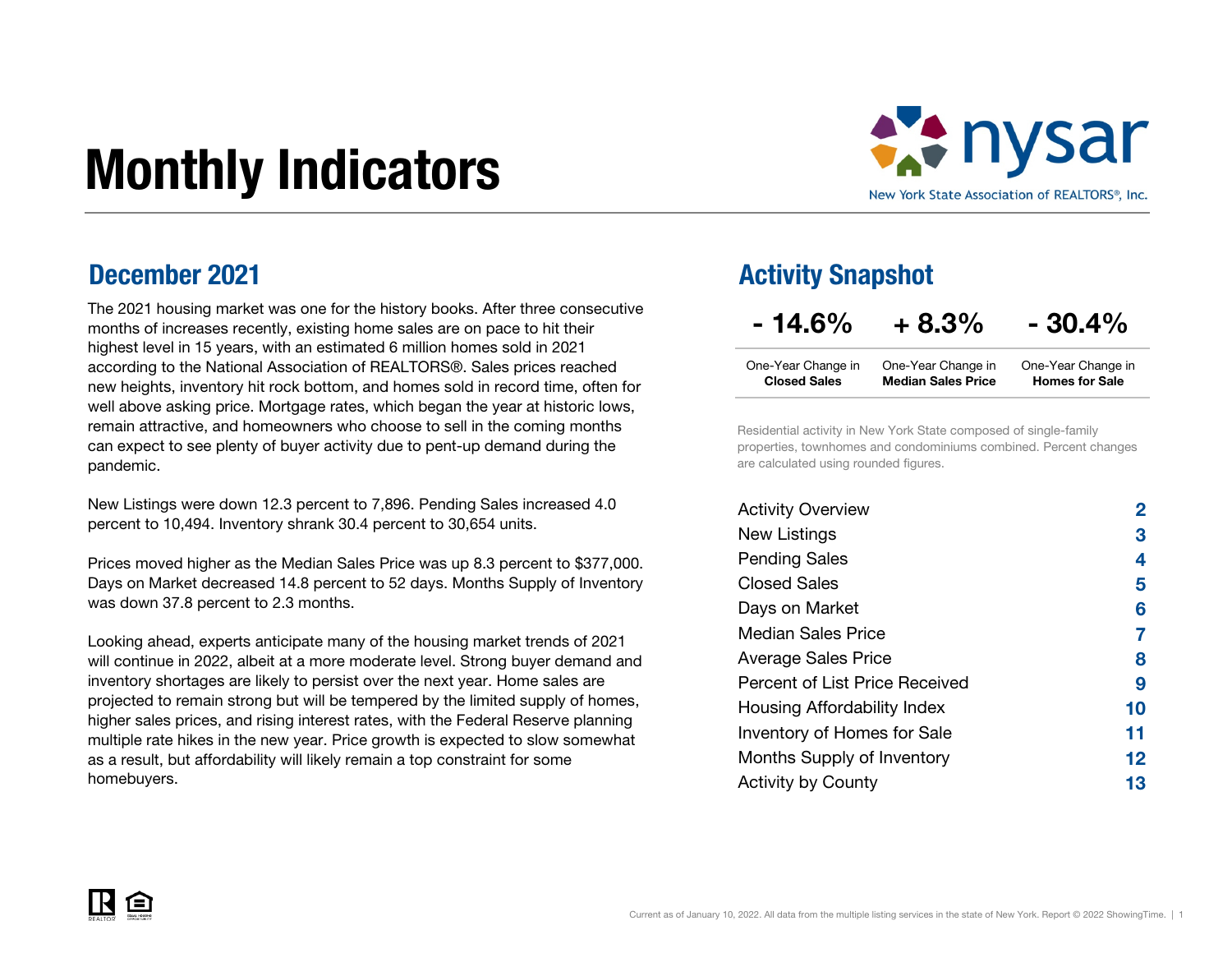### Activity Overview

Key metrics by report month and for year-to-date (YTD) starting from the first of the year.



New York State Association of REALTORS®, Inc.

| <b>Key Metrics</b>                 | <b>Historical Sparkbars</b>                                | 12-2020   | 12-2021   | Percent Change | <b>YTD 2020 YTD 2021</b> |           | Percent Change |
|------------------------------------|------------------------------------------------------------|-----------|-----------|----------------|--------------------------|-----------|----------------|
| <b>New Listings</b>                | 12-2018<br>12-2019<br>12-2021                              | 9,005     | 7,896     | $-12.3%$       | 192,508                  | 192,214   | $-0.2%$        |
| <b>Pending Sales</b>               | 12-2018<br>12-2019<br>12-2020<br>12-202                    | 10,087    | 10,494    | $+4.0%$        | 141,731                  | 157,022   | $+10.8%$       |
| <b>Closed Sales</b>                | 12-2018<br>12-2019<br>12-2021<br>12-2020                   | 15,974    | 13,649    | $-14.6%$       | 130,635                  | 153,110   | $+17.2%$       |
| <b>Days on Market</b>              | 12-2021<br>12-2018<br>12-2019<br>12-2020                   | 61        | 52        | $-14.8%$       | 70                       | 55        | $-21.4%$       |
| <b>Median Sales Price</b>          | 12-2019<br>12-2018<br>12-2020<br>12-2021                   | \$348,000 | \$377,000 | $+8.3%$        | \$310,000                | \$370,000 | $+19.4%$       |
| <b>Avg. Sales Price</b>            | - 90 S y s a V<br>12-2019<br>12-2018<br>12-2020<br>12-2021 | \$449,240 | \$490,440 | $+9.2%$        | \$411,752                | \$481,322 | $+16.9%$       |
| <b>Pct. of List Price Received</b> | 12-2019<br>12-2018<br>12-2021<br>12-2020                   | 99.2%     | 100.5%    | $+1.3%$        | 98.4%                    | 100.7%    | $+2.3%$        |
| <b>Affordability Index</b>         | 12-2018<br>12-2019<br>12-2020<br>12-2021                   | 134       | 129       | $-3.7%$        | 150                      | 131       | $-12.7%$       |
| <b>Homes for Sale</b>              | 12-2018<br>12-2020<br>12-2021<br>12-2019                   | 44,071    | 30,654    | $-30.4%$       |                          |           |                |
| <b>Months Supply</b>               | 12-2018<br>12-2021                                         | 3.7       | 2.3       | $-37.8%$       |                          |           |                |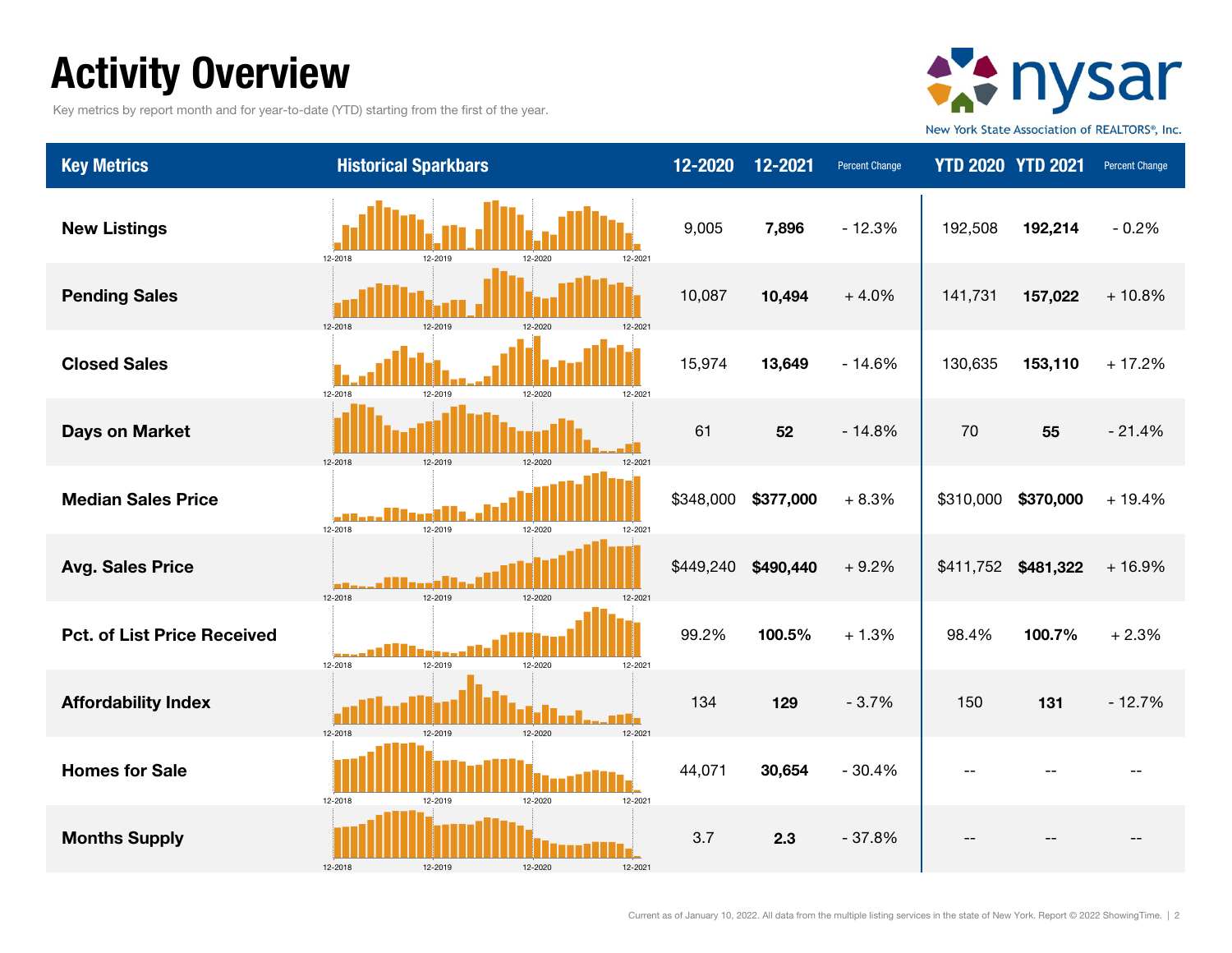### New Listings

December

A count of the properties that have been newly listed on the market in a given month.



8,121 9,005 7,896 2019 2020 2021 - 2.3%



Year to Date

| <b>New Listings</b> |        | <b>Prior Year</b> | <b>Percent Change</b> |
|---------------------|--------|-------------------|-----------------------|
| January 2021        | 12,420 | 14,511            | $-14.4%$              |
| February 2021       | 11,219 | 14,722            | -23.8%                |
| <b>March 2021</b>   | 17,784 | 13,920            | +27.8%                |
| April 2021          | 19,756 | 6,513             | +203.3%               |
| May 2021            | 19,839 | 13,252            | +49.7%                |
| June 2021           | 21,505 | 23,060            | $-6.7\%$              |
| <b>July 2021</b>    | 19,738 | 23,659            | -16.6%                |
| August 2021         | 18,101 | 21,456            | -15.6%                |
| September 2021      | 16,613 | 21,164            | $-21.5%$              |
| October 2021        | 15,537 | 18,445            | $-15.8%$              |
| November 2021       | 11,806 | 12,801            | $-7.8%$               |
| December 2021       | 7,896  | 9,005             | -12.3%                |
| 12-Month Avg        | 16,018 | 16,042            | $-0.1\%$              |

#### Historical New Listings by Month

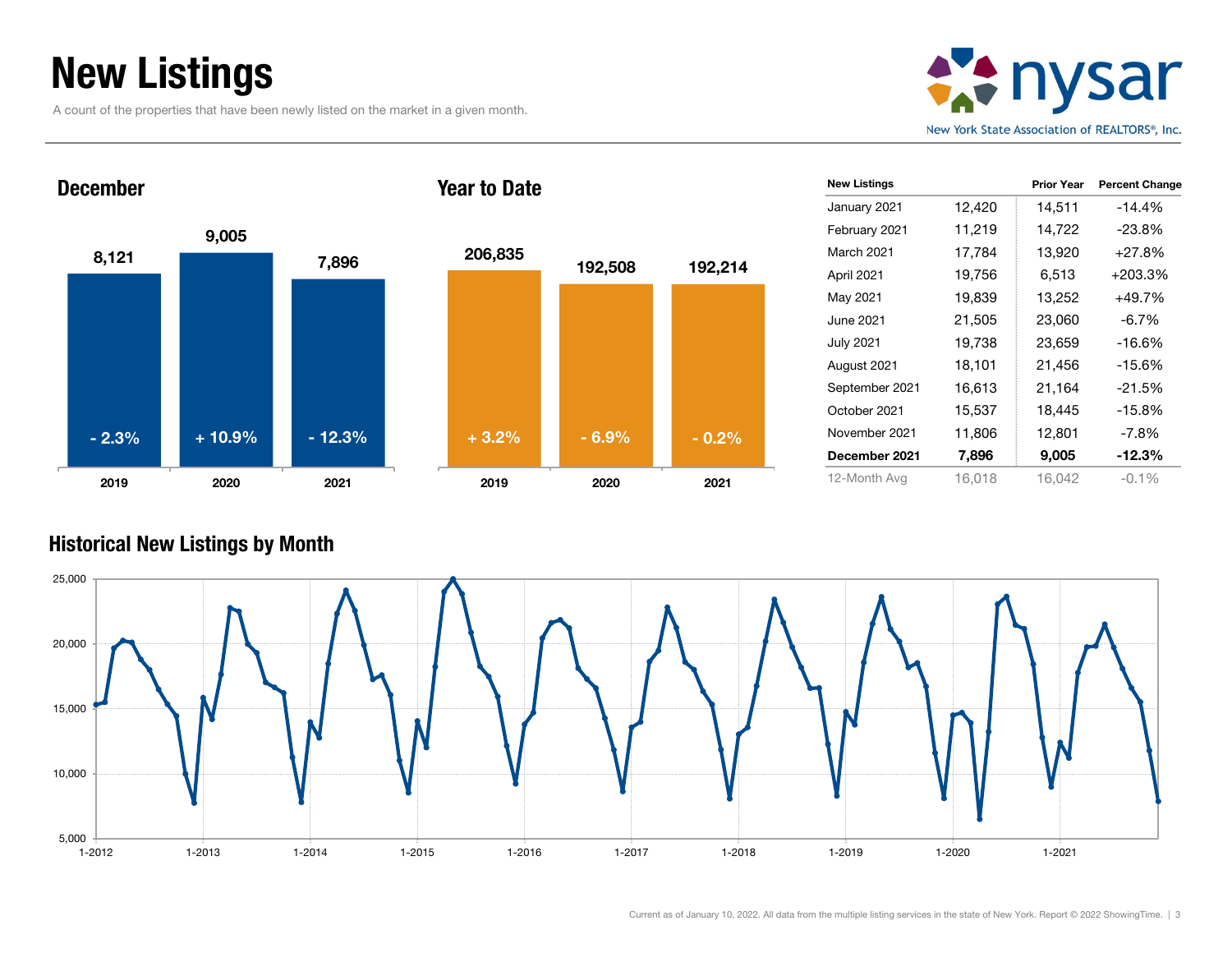### Pending Sales

December

A count of the properties on which offers have been accepted in a given month.



7,850 10,087 10,494 2019 2020 2021 - 8.0%



Year to Date

| <b>Pending Sales</b> |        | <b>Prior Year</b> | <b>Percent Change</b> |
|----------------------|--------|-------------------|-----------------------|
| January 2021         | 9,662  | 8,523             | $+13.4%$              |
| February 2021        | 9,987  | 9,275             | $+7.7%$               |
| March 2021           | 13,602 | 9,243             | $+47.2%$              |
| April 2021           | 13,790 | 5,284             | $+161.0%$             |
| May 2021             | 14,942 | 8,227             | $+81.6%$              |
| June 2021            | 15,511 | 14,773            | $+5.0%$               |
| <b>July 2021</b>     | 14,486 | 17,487            | $-17.2%$              |
| August 2021          | 14,872 | 16,729            | $-11.1%$              |
| September 2021       | 13,249 | 15,592            | $-15.0%$              |
| October 2021         | 13,726 | 15,042            | -8.7%                 |
| November 2021        | 12,701 | 11,469            | $+10.7%$              |
| December 2021        | 10,494 | 10,087            | +4.0%                 |
| 12-Month Avg         | 13,085 | 11,811            | $+10.8%$              |

#### Historical Pending Sales by Month

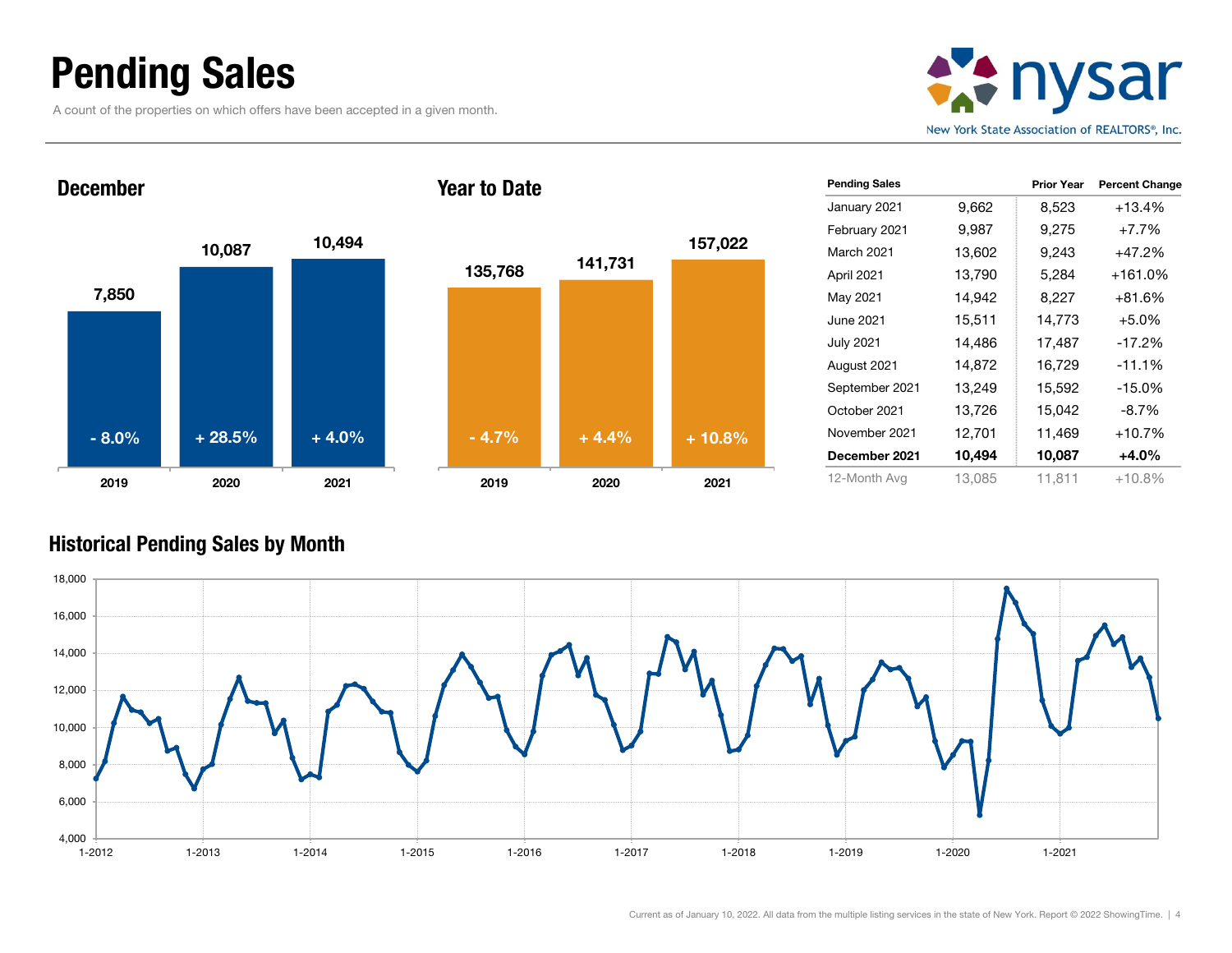#### Closed Sales

A count of the actual sales that closed in a given month.



11,460 15,974 13,649 2019 2020 2021 DecemberYear to Date+ 8.1%



| <b>Closed Sales</b> |        | <b>Prior Year</b> | <b>Percent Change</b> |
|---------------------|--------|-------------------|-----------------------|
| January 2021        | 11,564 | 9,553             | $+21.1%$              |
| February 2021       | 10,148 | 7,895             | $+28.5%$              |
| <b>March 2021</b>   | 11,410 | 8,053             | $+41.7%$              |
| April 2021          | 10,941 | 7,136             | $+53.3%$              |
| May 2021            | 11,081 | 7,464             | $+48.5%$              |
| June 2021           | 13,673 | 8,433             | $+62.1%$              |
| <b>July 2021</b>    | 14,268 | 10,384            | $+37.4%$              |
| August 2021         | 15,345 | 12,670            | $+21.1%$              |
| September 2021      | 13,746 | 13,912            | $-1.2\%$              |
| October 2021        | 14,301 | 15,401            | $-7.1%$               |
| November 2021       | 12,984 | 13,760            | $-5.6%$               |
| December 2021       | 13,649 | 15,974            | $-14.6%$              |
| 12-Month Avg        | 12,759 | 10,886            | $+17.2%$              |

#### Historical Closed Sales by Month

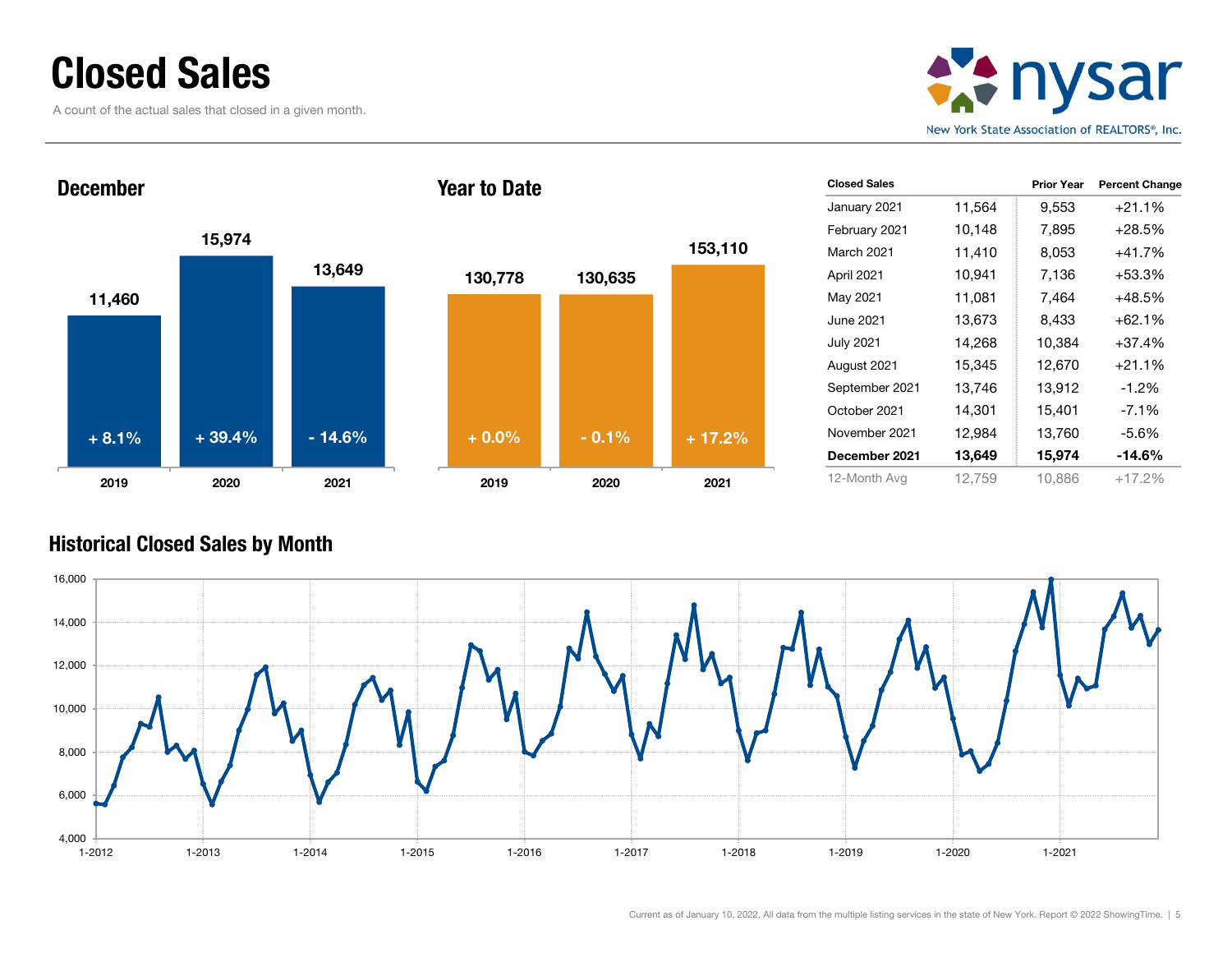### Days on Market

Average number of days between when a property is listed and when an offer is accepted in a given month.







| Days on Market   |    | <b>Prior Year</b> | <b>Percent Change</b> |
|------------------|----|-------------------|-----------------------|
| January 2021     | 62 | 77                | -19.5%                |
| February 2021    | 68 | 83                | $-18.1\%$             |
| March 2021       | 73 | 84                | $-13.1%$              |
| April 2021       | 71 | 77                | $-7.8\%$              |
| May 2021         | 64 | 76                | $-15.8%$              |
| June 2021        | 54 | 78                | $-30.8%$              |
| <b>July 2021</b> | 47 | 75                | $-37.3%$              |
| August 2021      | 45 | 69                | $-34.8%$              |
| September 2021   | 45 | 65                | $-30.8%$              |
| October 2021     | 47 | 62                | $-24.2%$              |
| November 2021    | 51 | 62                | $-17.7\%$             |
| December 2021    | 52 | 61                | -14.8%                |
| 12-Month Avg*    | 55 | 70                | $-21.4%$              |

\* Average Days on Market of all properties from January 2021 through December 2021. This is not the average of the individual figures above.



#### Historical Days on Market by Month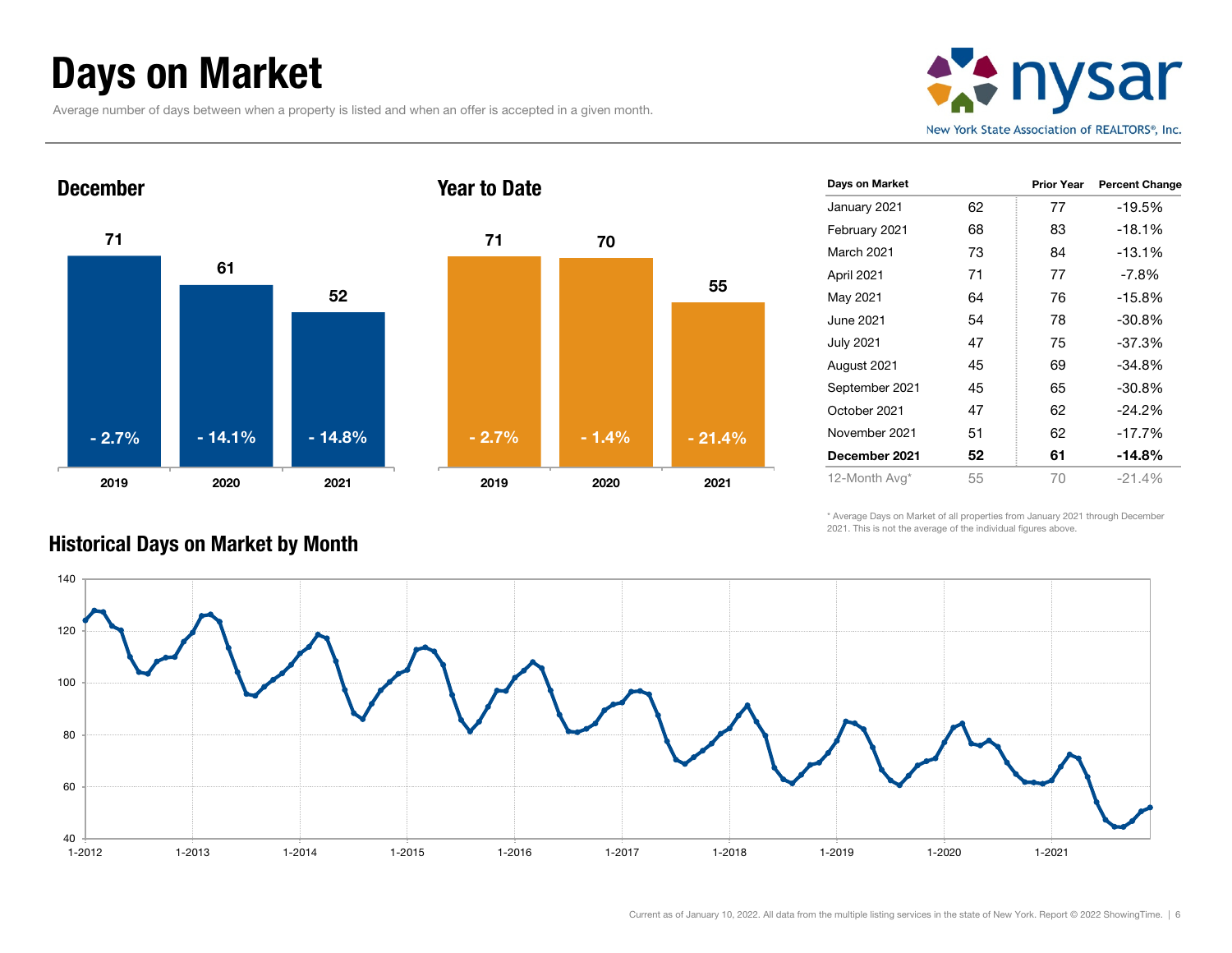### Median Sales Price

December

Point at which half of the sales sold for more and half sold for less, not accounting for seller concessions, in a given month.





#### Year to Date



| <b>Median Sales Price</b> |           | <b>Prior Year</b> | <b>Percent Change</b> |
|---------------------------|-----------|-------------------|-----------------------|
| January 2021              | \$350,000 | \$295,000         | +18.6%                |
| February 2021             | \$355,000 | \$295,000         | $+20.3%$              |
| March 2021                | \$362,500 | \$280,000         | $+29.5%$              |
| April 2021                | \$365,000 | \$260,000         | +40.4%                |
| May 2021                  | \$355,000 | \$276,000         | +28.6%                |
| June 2021                 | \$379,000 | \$300,000         | +26.3%                |
| <b>July 2021</b>          | \$385,000 | \$292,500         | +31.6%                |
| August 2021               | \$390,000 | \$303,850         | +28.4%                |
| September 2021            | \$371,500 | \$319,000         | +16.5%                |
| October 2021              | \$369,000 | \$336,300         | $+9.7%$               |
| November 2021             | \$365,000 | \$330,700         | $+10.4%$              |
| December 2021             | \$377,000 | \$348,000         | $+8.3%$               |
| 12-Month Med*             | \$370,000 | \$310,000         | $+19.4%$              |

\* Median Sales Price of all properties from January 2021 through December 2021. This is not the average of the individual figures above.



Historical Median Sales Price by Month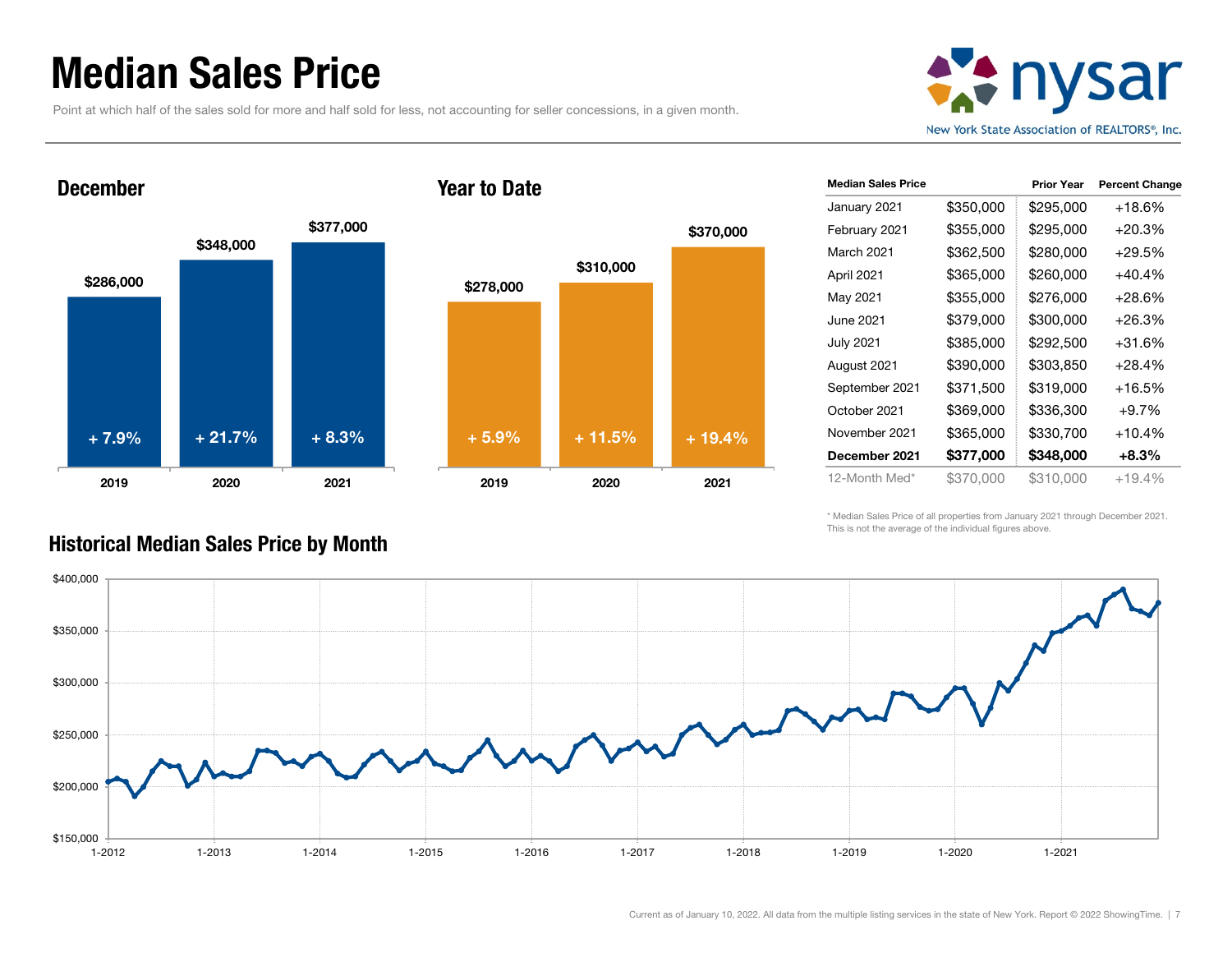### Average Sales Price

Historical Average Sales Price by Month

Average sales price for all closed sales, not accounting for seller concessions, in a given month.



December

#### Year to Date



| Avg. Sales Price |           | <b>Prior Year</b> | <b>Percent Change</b> |
|------------------|-----------|-------------------|-----------------------|
| January 2021     | \$439,866 | \$386,908         | $+13.7%$              |
| February 2021    | \$445,559 | \$381,639         | +16.7%                |
| March 2021       | \$456,998 | \$366,869         | $+24.6%$              |
| April 2021       | \$470,642 | \$360,668         | +30.5%                |
| May 2021         | \$478,418 | \$383,483         | +24.8%                |
| June 2021        | \$493,427 | \$398,271         | +23.9%                |
| <b>July 2021</b> | \$503,573 | \$401,686         | $+25.4%$              |
| August 2021      | \$510,287 | \$422,280         | $+20.8%$              |
| September 2021   | \$485,570 | \$428,640         | +13.3%                |
| October 2021     | \$486,881 | \$438,419         | $+11.1%$              |
| November 2021    | \$487,382 | \$430,082         | +13.3%                |
| December 2021    | \$490,440 | \$449.240         | $+9.2\%$              |
| 12-Month Avg*    | \$481,322 | \$411,752         | +16.9%                |

\* Avg. Sales Price of all properties from January 2021 through December 2021. This is not the average of the individual figures above.

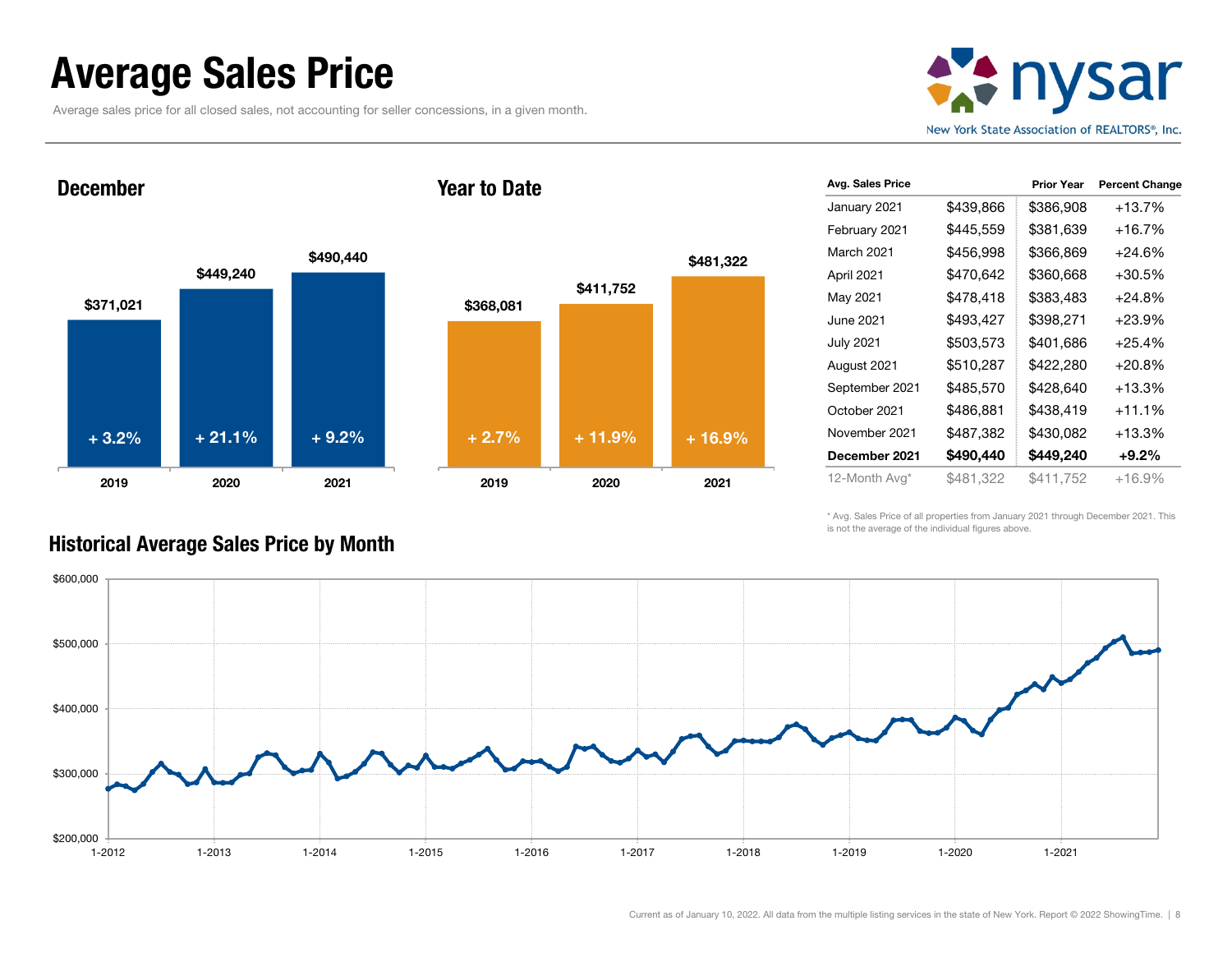### Percent of List Price Received

Percentage found when dividing a property's sales price by its most recent list price, then taking the average for all properties sold in a given month, not accounting for seller concessions.



#### 97.0% 99.2% 100.5% 2019 2020 2021 December97.4% 98.4% 100.7% 2019 2020 2021 Year to Date+ 0.3% $\%$  + 2.3% + 1.3% + 0.1% + 1.0% + 2.3%

| <b>Pct. of List Price Received</b> |        | <b>Prior Year</b> | <b>Percent Change</b> |
|------------------------------------|--------|-------------------|-----------------------|
| January 2021                       | 98.9%  | 96.9%             | $+2.1%$               |
| February 2021                      | 98.8%  | 96.8%             | $+2.1%$               |
| March 2021                         | 98.8%  | 97.0%             | $+1.9%$               |
| April 2021                         | 99.7%  | 97.6%             | $+2.2%$               |
| May 2021                           | 100.7% | 97.8%             | $+3.0%$               |
| June 2021                          | 101.8% | 97.4%             | $+4.5%$               |
| <b>July 2021</b>                   | 102.4% | 98.4%             | $+4.1%$               |
| August 2021                        | 102.1% | 99.0%             | $+3.1%$               |
| September 2021                     | 101.5% | 99.3%             | $+2.2\%$              |
| October 2021                       | 101.0% | 99.3%             | $+1.7%$               |
| November 2021                      | 100.7% | 99.3%             | $+1.4%$               |
| December 2021                      | 100.5% | 99.2%             | $+1.3%$               |
| 12-Month Avg*                      | 100.7% | 98.4%             | $+2.3%$               |

\* Average Pct. of List Price Received for all properties from January 2021 through December 2021. This is not the average of the individual figures above.



Historical Percent of List Price Received by Month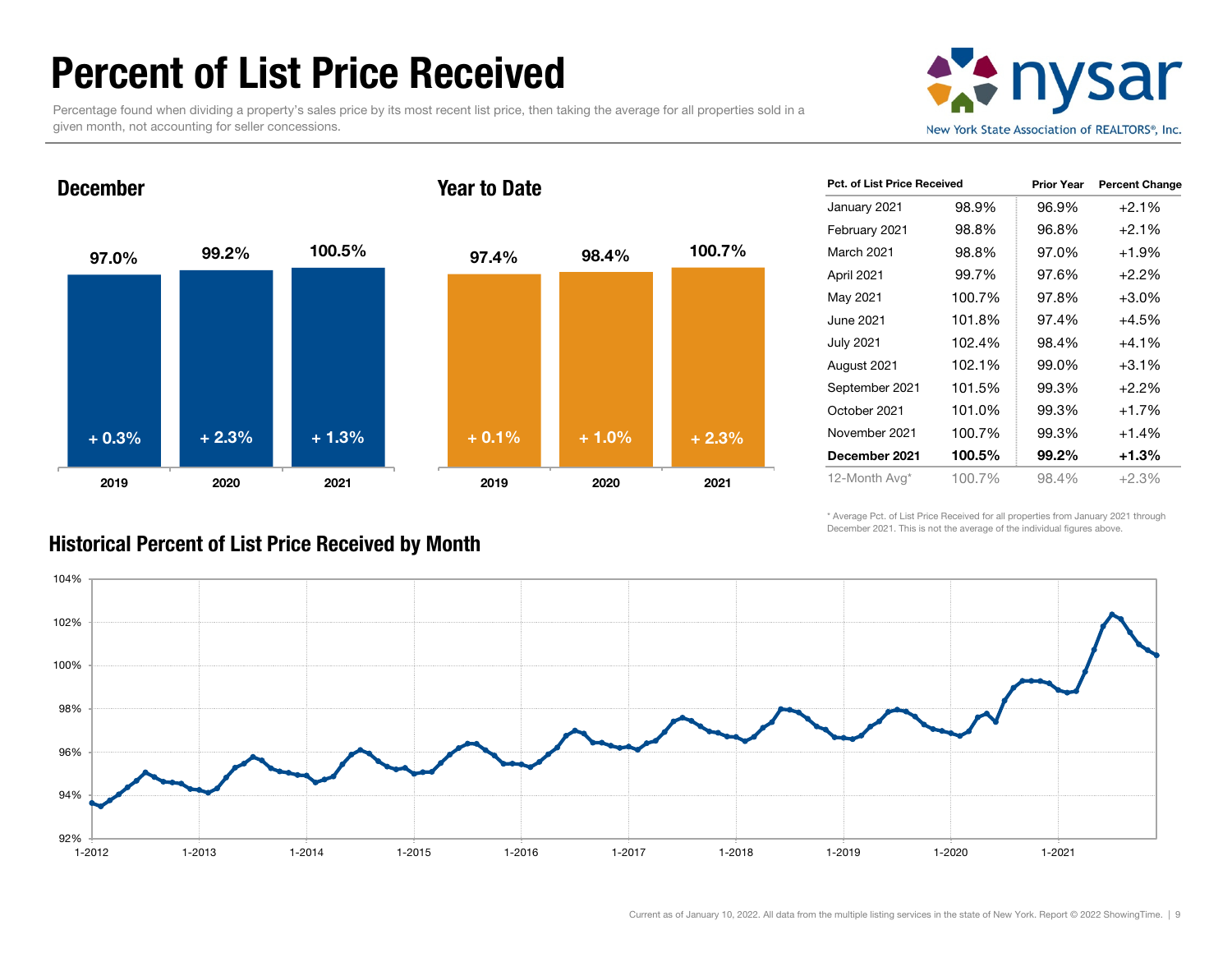# Housing Affordability Index

This index measures housing affordability for the region. For example, an index of 120 means the median household income is 120% of what is necessary to qualify for the median-priced home under prevailing interest rates. A higher number means greater affordability.





| <b>Affordability Index</b> |     | <b>Prior Year</b> | <b>Percent Change</b> |
|----------------------------|-----|-------------------|-----------------------|
| January 2021               | 141 | 144               | $-2.1%$               |
| February 2021              | 138 | 146               | -5.5%                 |
| <b>March 2021</b>          | 131 | 155               | $-15.5%$              |
| April 2021                 | 131 | 169               | $-22.5%$              |
| May 2021                   | 136 | 160               | $-15.0%$              |
| June 2021                  | 127 | 148               | $-14.2%$              |
| <b>July 2021</b>           | 126 | 154               | $-18.2%$              |
| August 2021                | 125 | 150               | $-16.7%$              |
| September 2021             | 131 | 143               | -8.4%                 |
| October 2021               | 132 | 137               | -3.6%                 |
| November 2021              | 133 | 140               | $-5.0\%$              |
| December 2021              | 129 | 134               | $-3.7%$               |
| 12-Month Avg               | 132 | 148               | $-11.2\%$             |

#### Historical Housing Affordability Index by Mont h

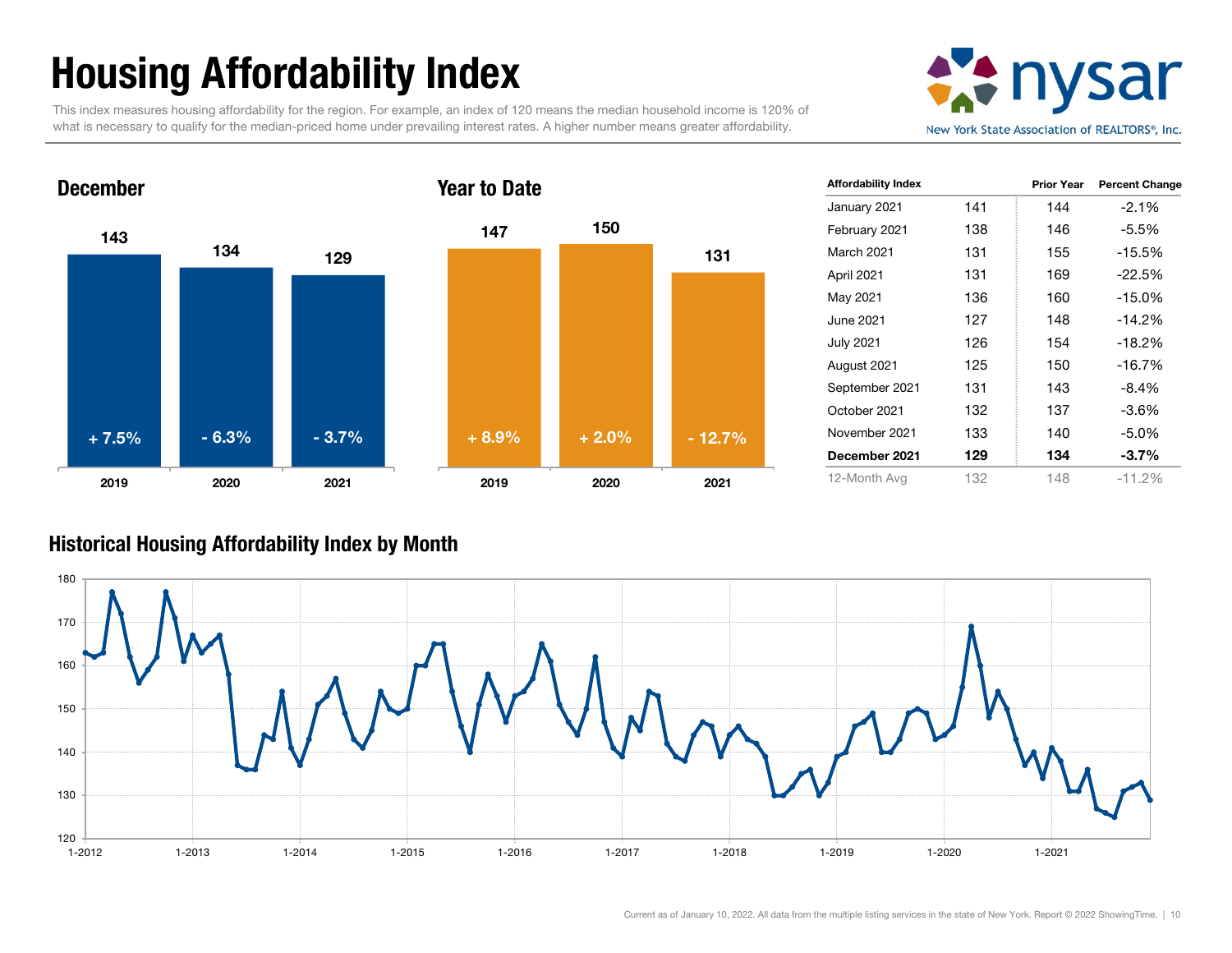### Inventory of Homes for Sale

The number of properties available for sale in active status at the end of a given month.





#### Historical Inventory of Homes for Sale by Month

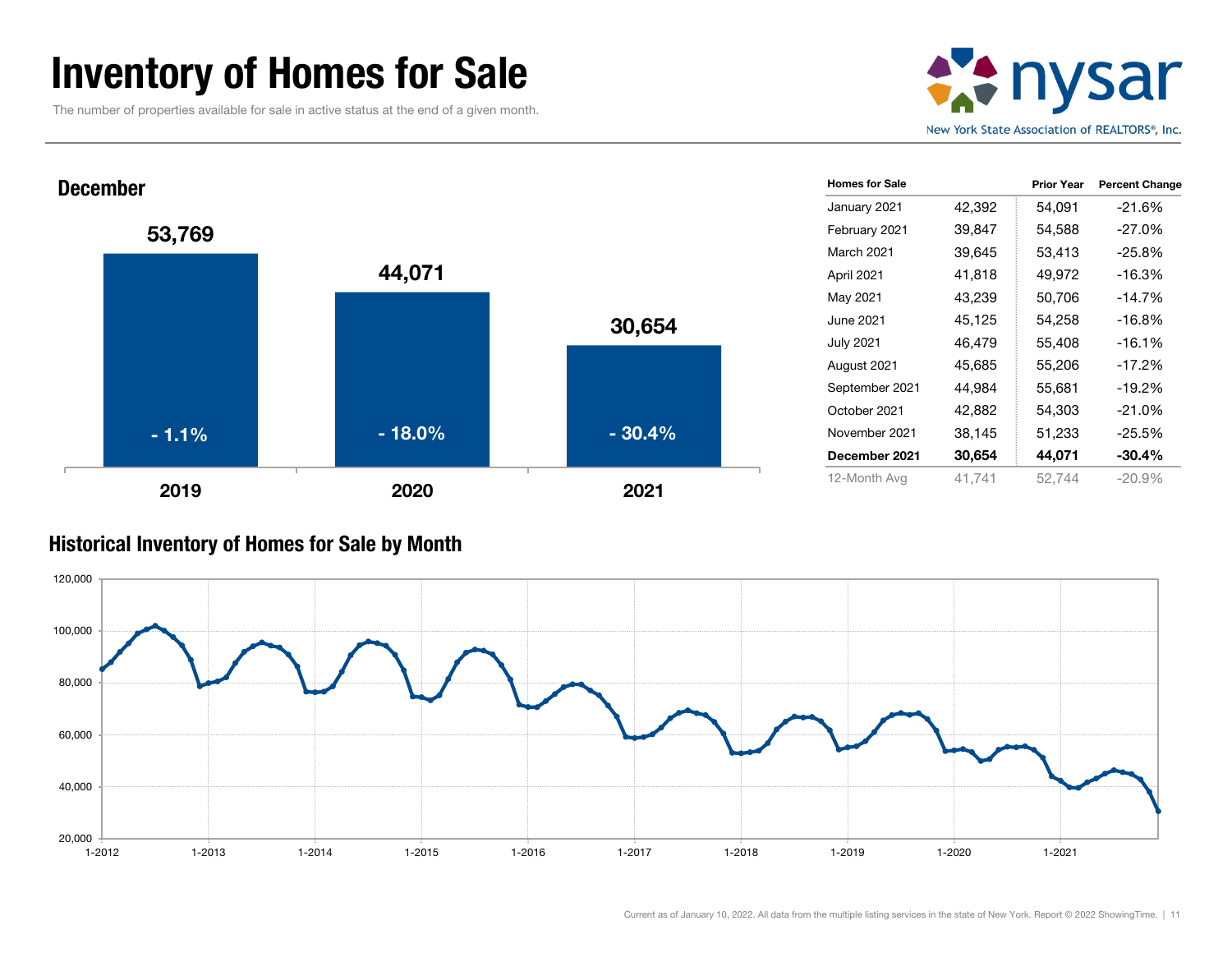### Months Supply of Inventory

The inventory of homes for sale at the end of a given month, divided by the average monthly pending sales from the last 12 months.





#### Historical Months Supply of Inventory by Month

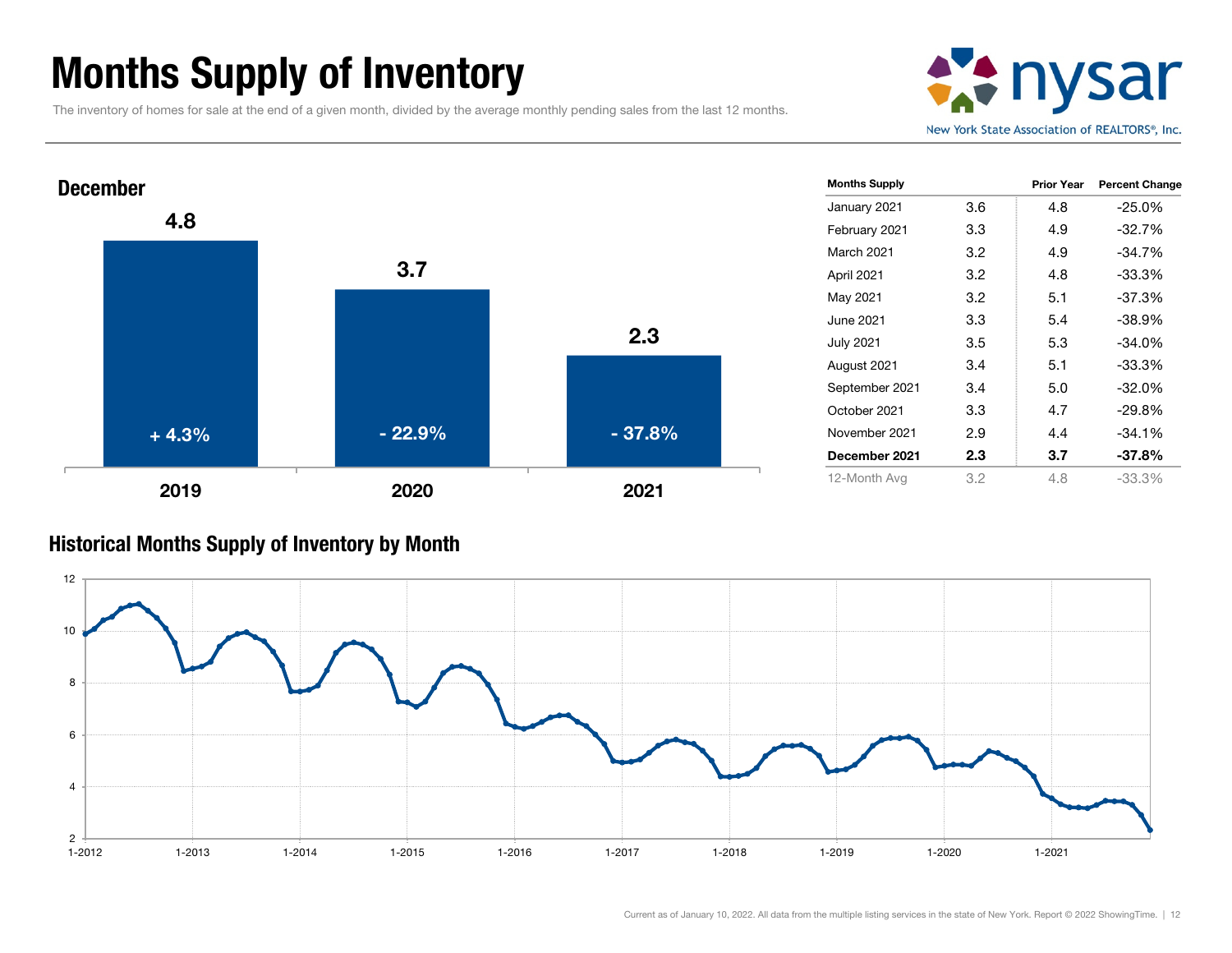# Activity by County

Key metrics by report month for the counties in the state of New York.



|                         | <b>New Listings</b>                                                                                               |                          |                          | <b>Closed Sales</b>      |                          |                                                     | <b>Median Sales Price</b> |                          | <b>Homes for Sale</b>                               |                          |                          | <b>Months Supply</b>     |                          |                          |          |
|-------------------------|-------------------------------------------------------------------------------------------------------------------|--------------------------|--------------------------|--------------------------|--------------------------|-----------------------------------------------------|---------------------------|--------------------------|-----------------------------------------------------|--------------------------|--------------------------|--------------------------|--------------------------|--------------------------|----------|
|                         | 12-2020                                                                                                           | 12-2021                  | $+/-$                    | 12-2020                  | 12-2021                  | $+/-$                                               | 12-2020                   | 12-2021                  | $+/-$                                               | 12-2020                  | 12-2021                  | $+1-$                    | 12-2020                  | 12-2021                  | $+/-$    |
| Albany <sup>*</sup> (1) | $-$                                                                                                               | $\qquad \qquad -$        | $\overline{\phantom{a}}$ | $\overline{\phantom{a}}$ | $\qquad \qquad -$        | $\overline{\phantom{a}}$                            | $-$                       | $-$                      | $\overline{\phantom{a}}$                            | $--$                     | $\overline{\phantom{a}}$ | $\overline{\phantom{a}}$ | $-$                      | $\overline{\phantom{a}}$ | $- -$    |
| <b>Allegany</b>         | 17                                                                                                                | 21                       | $+23.5%$                 | 39                       | 45                       | $+15.4%$                                            | \$125,000                 | \$148,000                | $+18.4%$                                            | 76                       | 71                       | $-6.6%$                  | 2.5                      | 2.1                      | $-16.0%$ |
| <b>Bronx</b>            | 146                                                                                                               | 164                      | $+12.3%$                 | 130                      | 192                      | $+47.7%$                                            | \$447,500                 | \$477,500                | $+6.7%$                                             | 860                      | 867                      | $+0.8%$                  | 8.3                      | 5.2                      | $-37.3%$ |
| <b>Broome</b>           | 78                                                                                                                | 99                       | $+26.9%$                 | 184                      | 186                      | $+1.1%$                                             | \$145,000                 | \$139,500                | $-3.8%$                                             | 385                      | 278                      | $-27.8%$                 | 2.5                      | 1.7                      | $-32.0%$ |
| <b>Cattaraugus</b>      | $50\,$                                                                                                            | 43                       | $-14.0%$                 | 99                       | 81                       | $-18.2%$                                            | \$127,200                 | \$146,500                | $+15.2%$                                            | 219                      | 146                      | $-33.3%$                 | 3.2                      | 2.0                      | $-37.5%$ |
| Cayuga                  | 34                                                                                                                | 31                       | $-8.8%$                  | 74                       | 66                       | $-10.8%$                                            | \$150,000                 | \$180,000                | $+20.0%$                                            | 120                      | 112                      | $-6.7%$                  | 2.0                      | 1.9                      | $-5.0%$  |
| Chautauqua              | 68                                                                                                                | 50                       | $-26.5%$                 | 147                      | 121                      | $-17.7%$                                            | \$129,900                 | \$150,000                | $+15.5%$                                            | 262                      | 188                      | $-28.2%$                 | 2.3                      | 1.6                      | $-30.4%$ |
| Chemung                 | 45                                                                                                                | 48                       | $+6.7%$                  | 94                       | 75                       | $-20.2%$                                            | \$121,700                 | \$150,000                | $+23.3%$                                            | 209                      | 124                      | $-40.7%$                 | 3.0                      | 1.5                      | $-50.0%$ |
| Chenango                | 27                                                                                                                | 32                       | $+18.5%$                 | 60                       | 36                       | $-40.0%$                                            | \$122,585                 | \$155,000                | $+26.4%$                                            | 271                      | 189                      | $-30.3%$                 | 7.0                      | 4.1                      | $-41.4%$ |
| <b>Clinton</b>          | 26                                                                                                                | 24                       | $-7.7%$                  | 86                       | 45                       | $-47.7%$                                            | \$156,250                 | \$220,000                | $+40.8%$                                            | 154                      | 92                       | $-40.3%$                 | 2.8                      | 1.6                      | $-42.9%$ |
| Columbia                | 60                                                                                                                | 41                       | $-31.7%$                 | 117                      | 74                       | $-36.8%$                                            | \$320,000                 | \$380,000                | $+18.8%$                                            | 553                      | 295                      | $-46.7%$                 | 6.8                      | 4.1                      | $-39.7%$ |
| <b>Cortland</b>         | 26                                                                                                                | 26                       | $0.0\%$                  | 37                       | 42                       | $+13.5%$                                            | \$150,000                 | \$159,950                | $+6.6%$                                             | 91                       | 64                       | $-29.7%$                 | 2.6                      | 1.6                      | $-38.5%$ |
| <b>Delaware</b>         | 43                                                                                                                | 37                       | $-14.0%$                 | 106                      | 69                       | $-34.9%$                                            | \$200,000                 | \$256,000                | $+28.0%$                                            | 492                      | 327                      | $-33.5%$                 | 7.3                      | 5.0                      | $-31.5%$ |
| <b>Dutchess</b>         | 231                                                                                                               | 178                      | $-22.9%$                 | 484                      | 311                      | $-35.7%$                                            | \$360,000                 | \$389,000                | $+8.1%$                                             | 1,212                    | 631                      | $-47.9%$                 | 3.9                      | 2.1                      | $-46.2%$ |
| Erie                    | 419                                                                                                               | 369                      | $-11.9%$                 | 952                      | 844                      | $-11.3%$                                            | \$195,000                 | \$220,000                | $+12.8%$                                            | 616                      | 489                      | $-20.6%$                 | 0.9                      | 0.7                      | $-22.2%$ |
| <b>Essex</b>            | 35                                                                                                                | 45                       | $+28.6%$                 | 79                       | 62                       | $-21.5%$                                            | \$220,000                 | \$285,250                | $+29.7%$                                            | 347                      | 226                      | $-34.9%$                 | 5.5                      | 4.1                      | $-25.5%$ |
| <b>Franklin</b>         | 32                                                                                                                | 29                       | $-9.4%$                  | 47                       | 42                       | $-10.6%$                                            | \$164,000                 | \$128,500                | $-21.6%$                                            | 187                      | 114                      | $-39.0%$                 | 4.9                      | 2.9                      | $-40.8%$ |
| Fulton* (1)             | $\hspace{0.05cm} \hspace{0.02cm} \hspace{0.02cm} \hspace{0.02cm} \hspace{0.02cm} \hspace{0.02cm} \hspace{0.02cm}$ | $\hspace{0.05cm} \ldots$ | $\overline{\phantom{m}}$ | $\overline{\phantom{a}}$ | $\overline{\phantom{m}}$ | $\hspace{0.05cm} -\hspace{0.05cm} -\hspace{0.05cm}$ | $-$                       | $\overline{\phantom{m}}$ | $\hspace{0.05cm} -\hspace{0.05cm} -\hspace{0.05cm}$ | $\overline{\phantom{a}}$ | $\sim$ $\sim$            | $\overline{\phantom{a}}$ | $\overline{\phantom{m}}$ | $\overline{\phantom{a}}$ |          |
| <b>Genesee</b>          | 24                                                                                                                | 19                       | $-20.8%$                 | 42                       | 49                       | $+16.7%$                                            | \$128,700                 | \$170,000                | $+32.1%$                                            | 40                       | 25                       | $-37.5%$                 | 1.0                      | 0.6                      | $-40.0%$ |
| Greene                  | 68                                                                                                                | 60                       | $-11.8%$                 | 129                      | 91                       | $-29.5%$                                            | \$269,500                 | \$300,000                | $+11.3%$                                            | 546                      | 309                      | $-43.4%$                 | 6.8                      | 3.9                      | $-42.6%$ |
| <b>Hamilton</b>         | $\mathbf 5$                                                                                                       | $\mathbf{1}$             | $-80.0\%$                | 24                       | 13                       | $-45.8%$                                            | \$197,500                 | \$233,000                | $+18.0%$                                            | 54                       | 38                       | $-29.6%$                 | 3.7                      | 3.4                      | $-8.1%$  |
| <b>Herkimer</b>         | 28                                                                                                                | 35                       | $+25.0%$                 | 53                       | 57                       | $+7.5%$                                             | \$165,000                 | \$154,900                | $-6.1%$                                             | 566                      | 537                      | $-5.1%$                  | 12.0                     | 11.5                     | $-4.2%$  |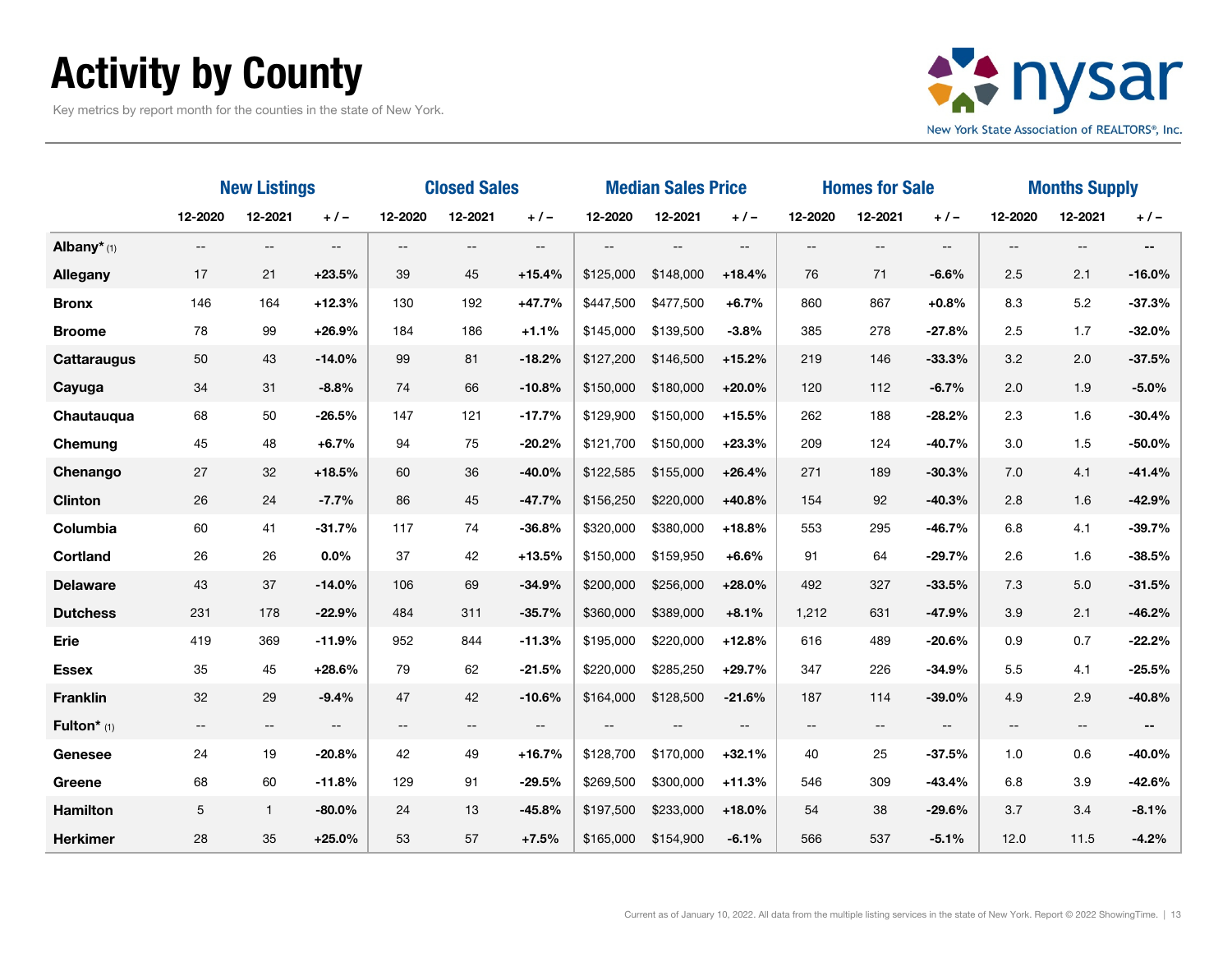### Activity by County (continued)

Key metrics by report month for the counties in the state of New York.



|                       | <b>New Listings</b>         |                          |                          | <b>Closed Sales</b>      |                |                          | <b>Median Sales Price</b> |                          |                   | <b>Homes for Sale</b>    |                          |                          | <b>Months Supply</b>     |                          |                          |
|-----------------------|-----------------------------|--------------------------|--------------------------|--------------------------|----------------|--------------------------|---------------------------|--------------------------|-------------------|--------------------------|--------------------------|--------------------------|--------------------------|--------------------------|--------------------------|
|                       | 12-2020                     | 12-2021                  | $+ 1 -$                  | 12-2020                  | 12-2021        | $+/-$                    | 12-2020                   | 12-2021                  | $+ 1 -$           | 12-2020                  | 12-2021                  | $+/-$                    | 12-2020                  | 12-2021                  | $+/-$                    |
| <b>Jefferson</b>      | 82                          | 76                       | $-7.3%$                  | 156                      | 155            | $-0.6%$                  | \$181,500                 | \$193,750                | $+6.7%$           | 363                      | 347                      | $-4.4%$                  | 3.0                      | 2.8                      | $-6.7%$                  |
| <b>Kings</b>          | 253                         | 177                      | $-30.0%$                 | 184                      | 229            | $+24.5%$                 | \$649,000                 | \$650,000                | $+0.2%$           | 1,750                    | 1,395                    | $-20.3%$                 | 13.0                     | 6.8                      | $-47.7%$                 |
| Lewis                 | 13                          | 11                       | $-15.4%$                 | 33                       | 14             | $-57.6%$                 | \$155,000                 | \$164,950                | $+6.4%$           | 95                       | 92                       | $-3.2%$                  | 4.2                      | 4.8                      | $+14.3%$                 |
| Livingston            | 22                          | 17                       | $-22.7%$                 | 55                       | 51             | $-7.3%$                  | \$199,900                 | \$172,500                | $-13.7%$          | 65                       | 53                       | $-18.5%$                 | 1.5                      | 1.2                      | $-20.0%$                 |
| <b>Madison</b>        | 31                          | 31                       | $0.0\%$                  | 68                       | 69             | $+1.5%$                  | \$173,500                 | \$180,000                | $+3.7%$           | 172                      | 160                      | $-7.0%$                  | 3.0                      | 2.9                      | $-3.3%$                  |
| <b>Monroe</b>         | 369                         | 332                      | $-10.0%$                 | 866                      | 759            | $-12.4%$                 | \$175,000                 | \$185,000                | $+5.7%$           | 408                      | 277                      | $-32.1%$                 | 0.6                      | 0.4                      | $-33.3%$                 |
| Montgomery* (1)       | $\mathcal{L}_{\mathcal{F}}$ | $\overline{\phantom{a}}$ | $\mathbf{u}$             | $-$                      | --             | $-$                      | $\mathbf{u}$              | $\mathbf{u}$             | $\overline{a}$    | $\overline{a}$           | --                       | $\overline{\phantom{a}}$ | $- -$                    | $- -$                    | $\overline{\phantom{a}}$ |
| <b>Nassau</b>         | 948                         | 761                      | $-19.7%$                 | 1,646                    | 1,315          | $-20.1%$                 | \$605,000                 | \$645,000                | $+6.6%$           | 3,755                    | 2,216                    | $-41.0%$                 | 3.2                      | 1.6                      | $-50.0%$                 |
| New York <sup>t</sup> | $- -$                       | $\overline{\phantom{a}}$ | $\overline{\phantom{a}}$ | $\overline{\phantom{a}}$ | $--$           | $- -$                    | $\overline{\phantom{a}}$  | $\overline{\phantom{m}}$ | $\qquad \qquad -$ | $\overline{\phantom{a}}$ | $- -$                    | $- -$                    | $\qquad \qquad -$        | $\overline{\phantom{a}}$ | $--$                     |
| <b>Niagara</b>        | 97                          | 99                       | $+2.1%$                  | 232                      | 236            | $+1.7%$                  | \$155,250                 | \$175,667                | $+13.2%$          | 219                      | 210                      | $-4.1%$                  | 1.2                      | 1.1                      | $-8.3%$                  |
| Oneida                | 118                         | 101                      | $-14.4%$                 | 202                      | 210            | $+4.0%$                  | \$155,000                 | \$181,625                | $+17.2%$          | 1,816                    | 1,809                    | $-0.4%$                  | 11.2                     | 10.5                     | $-6.2%$                  |
| Onondaga              | 269                         | 231                      | $-14.1%$                 | 595                      | 495            | $-16.8%$                 | \$165,000                 | \$185,000                | $+12.1%$          | 518                      | 497                      | $-4.1%$                  | 1.2                      | 1.1                      | $-8.3%$                  |
| <b>Ontario</b>        | 62                          | 67                       | $+8.1%$                  | 137                      | 102            | $-25.5%$                 | \$200,000                 | \$260,000                | $+30.0%$          | 208                      | 138                      | $-33.7%$                 | 1.9                      | 1.2                      | $-36.8%$                 |
| Orange* (2)           | $\overline{\phantom{m}}$    | $---$                    | $\overline{\phantom{a}}$ | $\overline{\phantom{a}}$ | $- -$          | $- -$                    | $\overline{\phantom{a}}$  | $\qquad \qquad -$        | $-$               | $\overline{\phantom{a}}$ | $\overline{\phantom{a}}$ | $\overline{\phantom{a}}$ | $\overline{\phantom{a}}$ | $\overline{\phantom{a}}$ | $\overline{\phantom{a}}$ |
| <b>Orleans</b>        | 19                          | 21                       | $+10.5%$                 | 48                       | 34             | $-29.2%$                 | \$119,500                 | \$147,929                | $+23.8%$          | 45                       | 37                       | $-17.8%$                 | 1.3                      | 1.1                      | $-15.4%$                 |
| Oswego                | 63                          | 83                       | $+31.7%$                 | 134                      | 114            | $-14.9%$                 | \$131,250                 | \$150,000                | $+14.3%$          | 202                      | 187                      | $-7.4%$                  | 2.1                      | 1.9                      | $-9.5%$                  |
| <b>Otsego</b>         | 50                          | 40                       | $-20.0%$                 | 86                       | 57             | $-33.7%$                 | \$175,000                 | \$210,000                | $+20.0%$          | 408                      | 279                      | $-31.6%$                 | 8.2                      | 5.2                      | $-36.6%$                 |
| Putnam $*$ (2)        | $-\,-$                      | $\overline{\phantom{a}}$ | $\overline{\phantom{a}}$ | $\overline{\phantom{a}}$ | $- -$          | $\overline{\phantom{a}}$ | $\sim$                    | $\sim$                   | --                | $\overline{\phantom{a}}$ | $\overline{\phantom{a}}$ | $\overline{\phantom{a}}$ | $- -$                    | $- -$                    |                          |
| Queens                | 1,014                       | 979                      | $-3.5%$                  | 942                      | 971            | $+3.1%$                  | \$650,000                 | \$685,000                | $+5.4%$           | 5,750                    | 4,471                    | $-22.2%$                 | 9.0                      | 4.2                      | $-53.3%$                 |
| Rensselaer*(1)        | $\overline{\phantom{m}}$    | $\overline{\phantom{a}}$ | $\mathbf{u}$             | $\sim$ $\sim$            | $\overline{a}$ | $\mathbf{u}$             |                           |                          |                   | $-$                      | $\overline{\phantom{a}}$ | $\overline{a}$           |                          | $\overline{\phantom{a}}$ |                          |
| Richmond              | 264                         | 222                      | $-15.9%$                 | 485                      | 414            | $-14.6%$                 | \$575,000                 | \$614,000                | $+6.8%$           | 1,625                    | 856                      | $-47.3%$                 | 5.0                      | 2.2                      | $-56.0%$                 |
| Rockland* (2)         | $-$                         |                          |                          | --                       | --             | $- -$                    |                           |                          | $-$               | $-$                      |                          | $- -$                    |                          | --                       |                          |